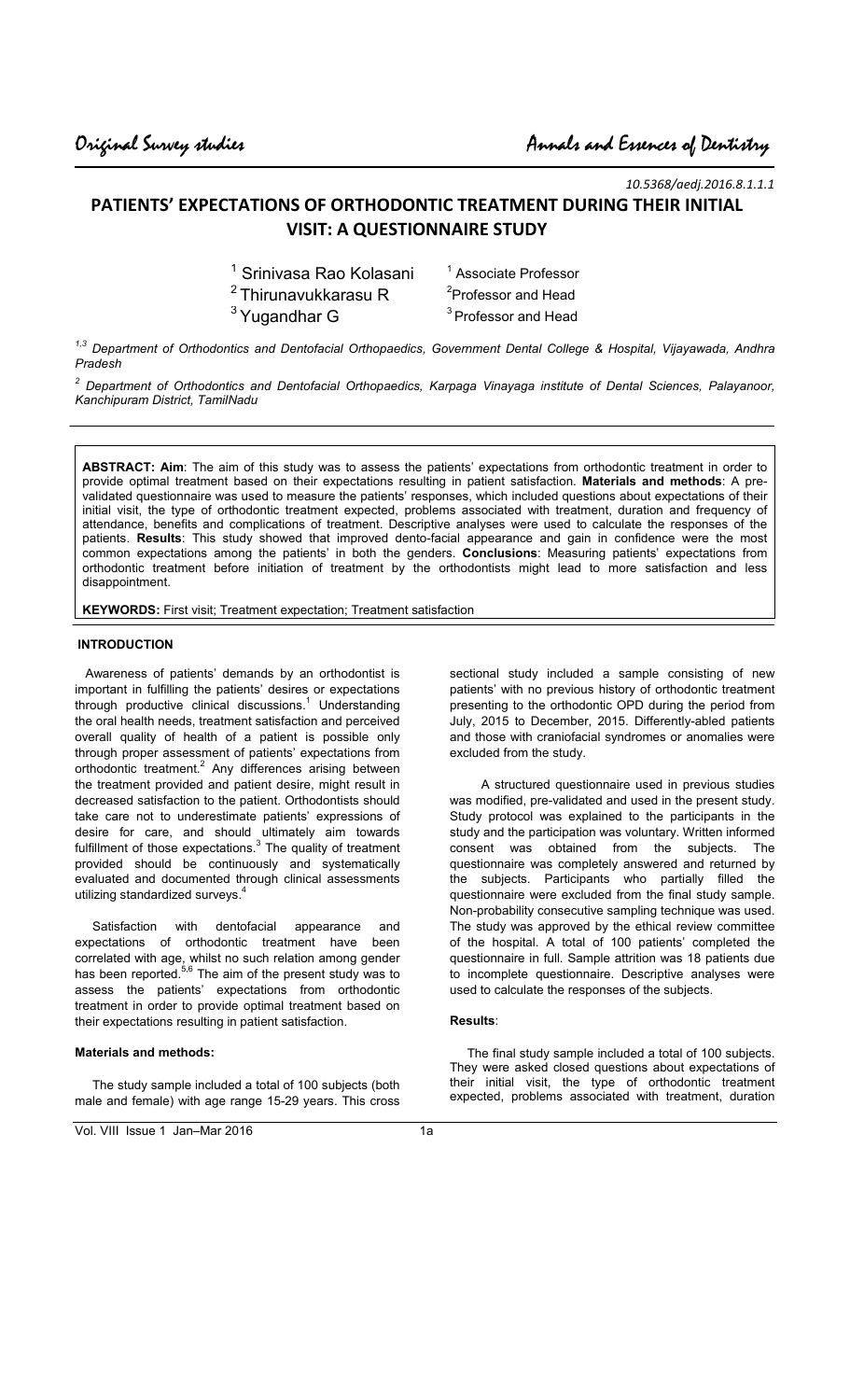| Questions                                                                        | No. of<br>responses |
|----------------------------------------------------------------------------------|---------------------|
|                                                                                  |                     |
| Q1. What are your expectations of first visit?                                   |                     |
| Examination and diagnosis<br>a.                                                  | 39                  |
| b.<br>Discussion                                                                 | 12                  |
| X-rays<br>c.                                                                     | 18                  |
| d.<br><b>Braces</b>                                                              | 20                  |
| Impressions<br>e.                                                                | 11                  |
|                                                                                  |                     |
| Q2. What types of orthodontic treatment do you expect?                           |                     |
| <b>Fixed braces</b><br>a.                                                        | 55                  |
| Extraction of teeth<br>b.                                                        | 14                  |
| c. Removable appliances                                                          | 31                  |
| d.<br>Jaw surgery                                                                | 00                  |
|                                                                                  |                     |
| Q3. What experiences / side effects do you expect from orthodontic<br>treatment? |                     |
| Restrict eating or drinking<br>a.                                                | 22                  |
| Pain/discomfort in teeth<br>b.                                                   | 16                  |
| Speech problems<br>C.                                                            | $\overline{12}$     |
| d.<br>Difficulty cleaning teeth                                                  | 26                  |
| Embarrassment with appliances<br>е.                                              | 11                  |
| f.<br>Ulcers of mouth                                                            | 08                  |
| Problems of gums<br>g.                                                           | 05                  |
| Headache<br>h.                                                                   | 00                  |
|                                                                                  |                     |
| Q4. What benefits of orthodontic treatment do you expect?                        |                     |
| Improved appearance of teeth<br>a.                                               | 51                  |
| Improved chewing & speech<br>b.                                                  | 14                  |
| Improved smile<br>C.                                                             | 06                  |
| Improved oral & dental health<br>d.                                              | 02                  |
| Gain confidence<br>е.                                                            | 19                  |
| $\overline{f}$ .<br>Improvement in psycho-social wellbeing                       | 05                  |
| Decreased gums exposure<br>g.                                                    | 03                  |
| <b>Break habits</b><br>h.                                                        | 00                  |

Table 1. **Responses to patients' expectations from orthodontic treatment** 

and frequency of attendance, benefits and complications of treatment. Responses to patients' expectations regarding orthodontic treatment on their first visit are shown in Tables 1 and 2.

#### **Discussion**:

 This study aimed to assess the patients' expectations of orthodontic treatment from their initial visit. The findings of our study revealed that improved dento-facial appearance and gain in confidence were the most common expectations among the subjects. This agreed with findings of other authors with the exception of variations in the study sample selected. $7$ 

 Patients' expectations of orthodontic treatment have been analyzed in many studies in the literature. Most studies regarding patients' expectations have directed their questions to the parents of the children involved. Very few studies have measured the expectations directly from the patient involved in the orthodontic treatment. Studies had reported differences among gender in reasons for seeking orthodontic treatment. Whilst, females focused more on their improved appearance, males

Vol. VIII Issue 1 Jan–Mar 2016 2a

presented for orthodontic treatment with expectations of improved social well-being.<sup>10</sup> However, in our study both the genders had the same expectation of improved appearance and gain in confidence after orthodontic treatment.

 Most studies conducted previously on expectations of orthodontic treatment provided little information regarding response to the problems and complications associated with orthodontic treatment and, frequency and duration of the treatment. In the present study, we found increased awareness among the patients about the possible complications and also the duration and frequency of the orthodontic treatment.

 Barriers to orthodontic treatment include the visibility of appliances, discomfort, and difficulties in chewing and maintenance of oral hygiene. Recent advances in the orthodontic appliances including the use of clear aligners has been reported to reduce these barriers including sequelae such as white spot lesions, dental caries and periodontal disease.<sup>11</sup> These clear aligners are becoming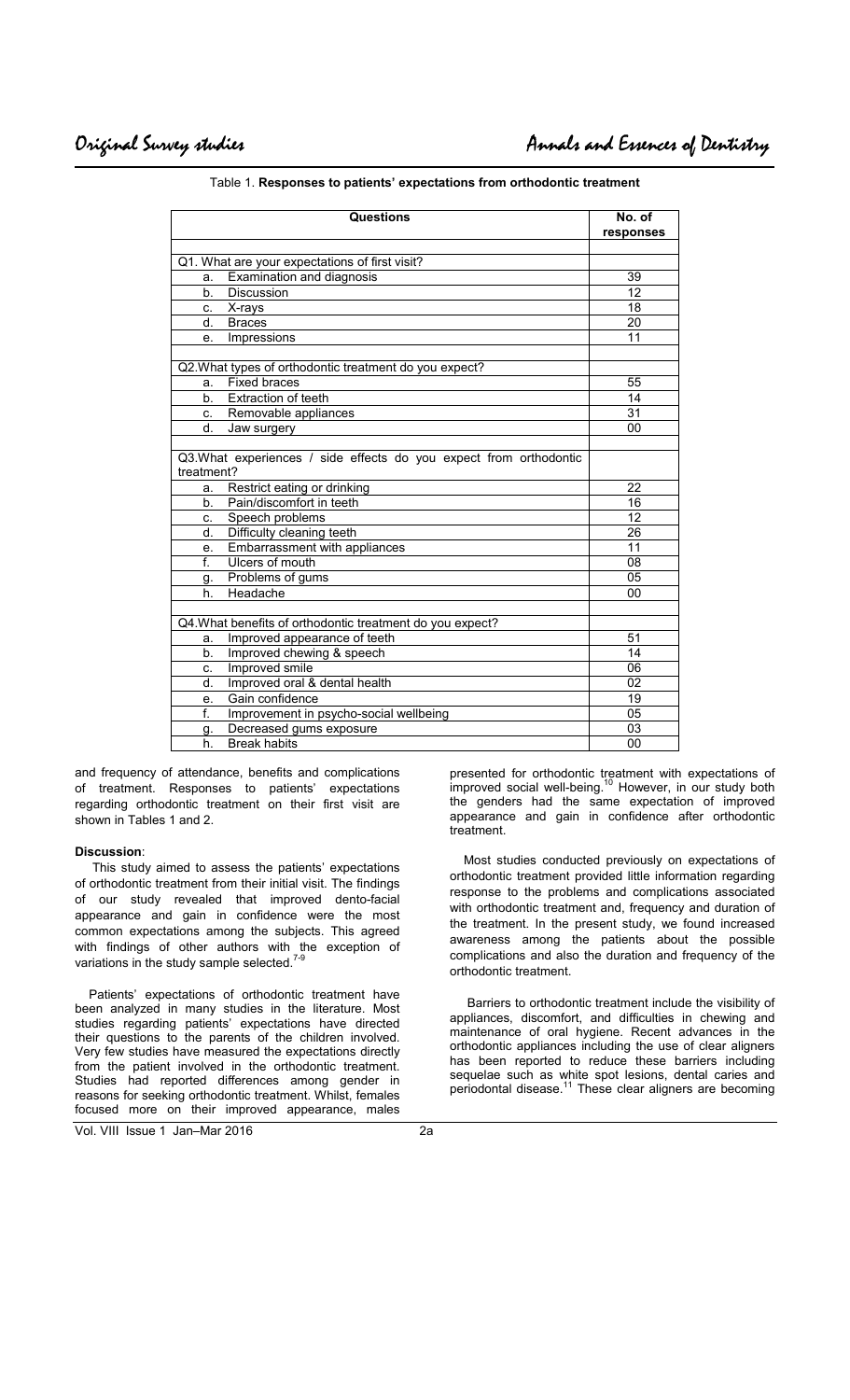| Questions                                                       | No. of responses |
|-----------------------------------------------------------------|------------------|
|                                                                 |                  |
| Q5. What duration of orthodontic treatment do you expect?       |                  |
| 2 months<br>a.                                                  | 0000             |
| 6 months<br>b <sub>1</sub>                                      | 10               |
| 1 year<br>C.                                                    | 32               |
| d.<br>2 years                                                   | $\overline{36}$  |
| 3 years<br>e.                                                   | 22               |
| $f_{\rm{L}}$<br>4 years                                         | 00               |
|                                                                 |                  |
| Q6. What reaction do you expect from others/public towards your |                  |
| treatment?                                                      |                  |
| None<br>a.                                                      | 05               |
| Positive<br>$b_{1}$                                             | 73               |
| Negative<br>C.                                                  | 22               |
|                                                                 |                  |
| Q7. What do you expect about frequency of orthodontic visits?   |                  |
| 4 months<br>a.                                                  | 00               |
| 2 months<br>b <sub>1</sub>                                      | 10               |
| 6 months<br>C.                                                  | 01               |
| Once a month<br>d.                                              | 66               |
| Twice a month<br>e.                                             | 19               |
| f.<br>Once a week                                               | 04               |
|                                                                 |                  |
| Q8. Which complications of treatment do you expect?             |                  |
| Tooth decay<br>a.                                               | 18               |
| Mobility of teeth<br>b <sub>1</sub>                             | 19               |
| Relapse (return of orthodontic problem)<br>C.                   | 02               |
| Pain in jaw muscles & joints<br>d.                              | 36               |
| Bleeding & swollen gums<br>е.                                   | 24               |
| f.<br>Root shortening                                           | 00               |

**Table 2. Responses to patients' expectations from orthodontic treatment** 

more popular due to its marketing campaign utilizing evolving technologies in internet and media platforms. Subjects in the present study showed increased awareness regarding the type of orthodontic treatment, especially the use of clear aligners appliance system [*eg: InvisalignTM, ClearpathTM*]. Most patients' showed preference to this clear aligners system among their expectations in the type of treatment.

 Subjects who partially filled the questionnaire were excluded from the final study sample. The limitations of the present study included small sample size and bias arising due to random measurement error, response style bias and mood bias. Discussions with patients' regarding their expectations from orthodontic treatment before initiation of treatment by the orthodontists might lead to more satisfaction and less disappointment.<sup>12</sup>

## **CONCLUSION**

 Patients' responses of different types of expectations revealed that there was an increased awareness regarding the various aspects of the type of orthodontic treatment available, duration, frequency and complications associated with orthodontic treatment. The current study should be regarded as a pilot for further comprehensive studies that look into the aspect of fulfilling the patients' expectations from orthodontic treatment.

#### **References**:

- Bell RA, Kravitz RL, Thom D, Krupat E, Azari R. Unmet Expectations for Care and the Patient-<br>physician Relationship. J gen intern med physician Relationship. J gen intern med 2002;17:817-24.
- 2. Zhang M, McGrath C, Hägg U. Patients' Expectations and Experiences of Fixed Orthodontic Appliance Therapy. Angle Orthod 2007; 77(2):318-22.
- 3. Zebiene E, Razgauskas E, Basys V, Baubiniene A, Gurevicius R et.al. Patient perception regarding impact of orthodontic treatment. International Journal for Quality in Health Care 2004;16(1):83–89.
- 4. Bergström K, Halling A, Wilde B. Orthodontic care from patients' perspective: perceptions of 27-yearolds. European journal of Orthodontics 1998;(20):219- 29.
- 5. Bos A, Hoogstraten J and Prahl-Andersen B. Expectations of treatment and satisfaction with dentofacial appearance in orthodontic patients. Am J Orthod Dentofacial Orthop 2003;123:127-32.
- 6. Wędrychowska-Szulc B, Syryńska M. Patient and parent motivation for orthodontic treatment—a